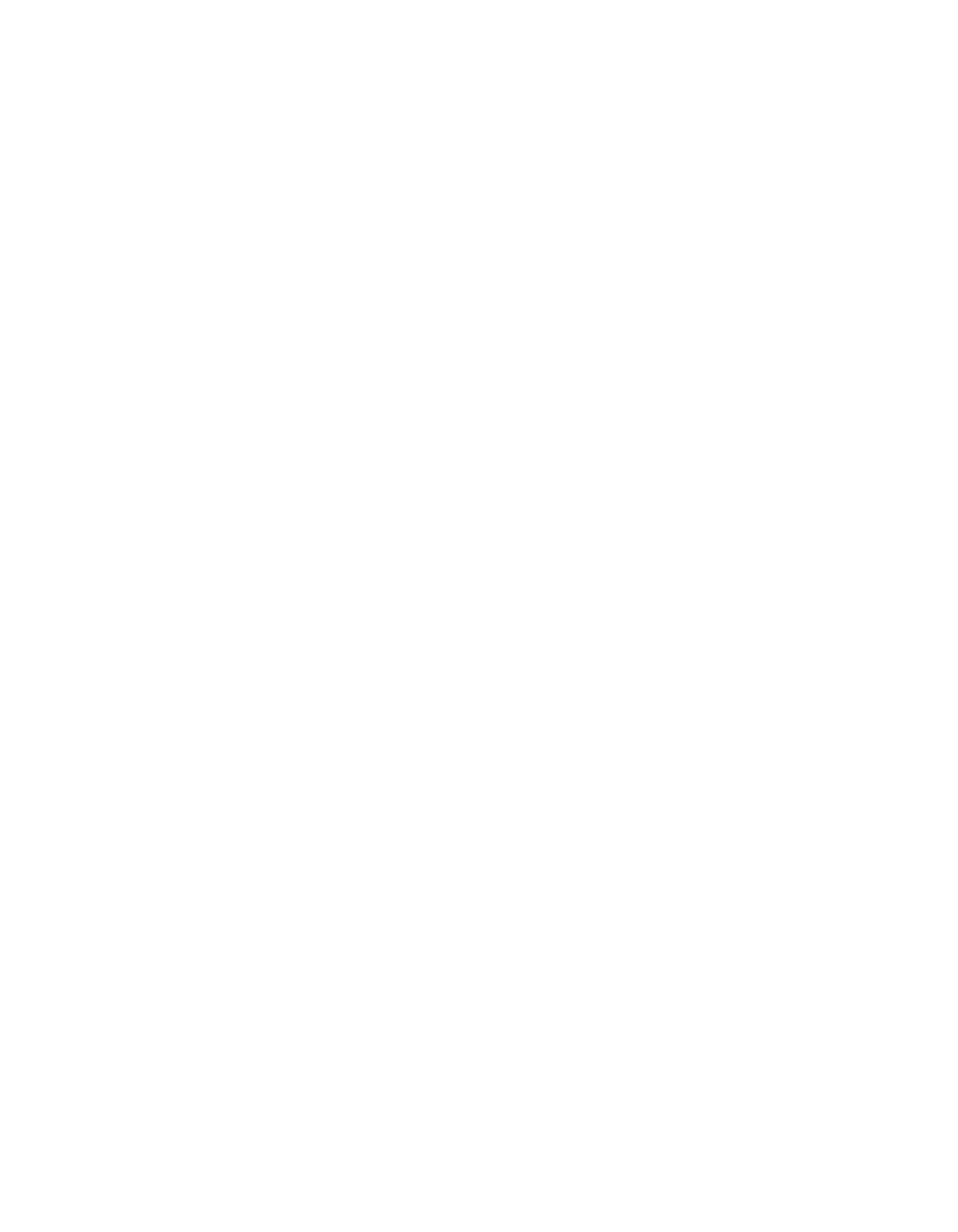# **Rulmeca – Moving ahead.**

Since its foundation in 1962, Rulmeca, headquartered in Bergamo (Almé), Italy, has grown to become one of the world's leading manufacturers of conveyor rollers/idlers, motorized pulleys, fabricated pulleys and other components for the bulk handling industry. 1,200 employees in seventeen production and sales companies around the globe serve clients in 85 countries.

Today, Rulmeca Group's global business incorporates the product brands Rulmeca, Precismeca and Melco. All three of them specialize in the supply of long-lasting premium belt conveyor components. Rulmeca Group products are developed and produced to meet the most demanding everyday challenges of all major bulk handling applications: coal and lignite mining, cement, steel, quarries, tunneling, power plant installations, ports, salt and fertilizers, sugar plants, recycling and demolition, crushing and screening.

The close partnership with our customers, OEMs, engineering companies and end users has made us one of the most trusted brands in the industry. As a family-owned business with a long-term perspective, our combination of traditional values and openness to innovation continues to be one of our key success factors. This is also seen in our consistent environmental and social responsibility throughout the value chain. We are committed to the continuous improvement of our range, often considered among the best in the market. Our research departments are equipped with state-of-the-art test facilities, where our products are thoroughly examined under extreme conditions.

Every day and on all continents, Rulmeca products improve the performance, safety and reliability of systems, equipment and machines within the bulk handling industry. Whatever your materials handling problem might be, talk to us. We have the expertise, the experience – and the products you need.

www.rulmeca.com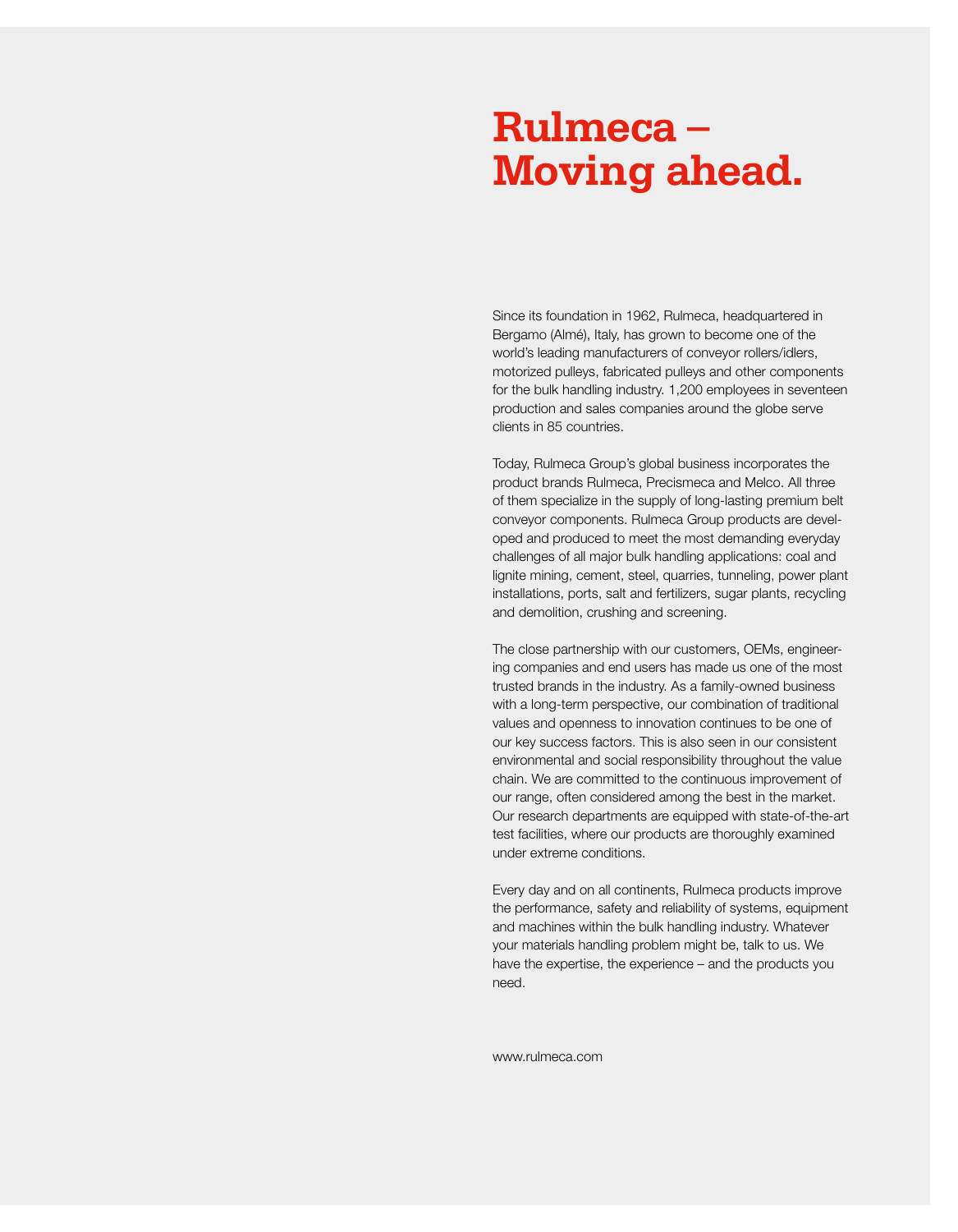### Rollers Return rollers with rubber rings

The straight tracking of the belt may be compromised by the type of conveyed material, specially when this material is sticky and thereby adheres easily to the belt surface.

In this case, material is also deposited on the return rollers that support the belt, adding an irregular addition of scale to the roller itself.

As a consequence, not only wear and tear of the belt occurs, but forces are brought into play to move the belt away from its correct track.

Return rollers with spaced rubber rings contribute largely to eliminating the build up of scale that forms in certain conditions on the belt surface.

The rings are pointed, assembled at intervals, in the central part of the roller, where they have the scope to break up the scale which normally is present at the belt centre; meanwhile flat rings mounted in groups at the extremities of the belt, support and protect the belt edges, also in cases of limited belt wandering.

Return rollers with rings should not be used as belt tensioning devices.





### Arrangement G

Return rollers with pointed rings spaced in the central part and positioned in sets at the side. Used on belt conveyors of medium capacity.

### Arrangement L

Return rollers used on belt conveyors in high duty plant. They are provided with sets of flat rings, positioned at the roller extremities, and with pointed rings spaced in the central part of the roller.

### Arrangement C

Return rollers for return transom sets of "V" design format with base rolllers from series PSV, with characteristic proportional dimensions to the requirements designed into large belt conveyors.

Arrangement with special flat rubber ring type B for pulp and paper and other industries.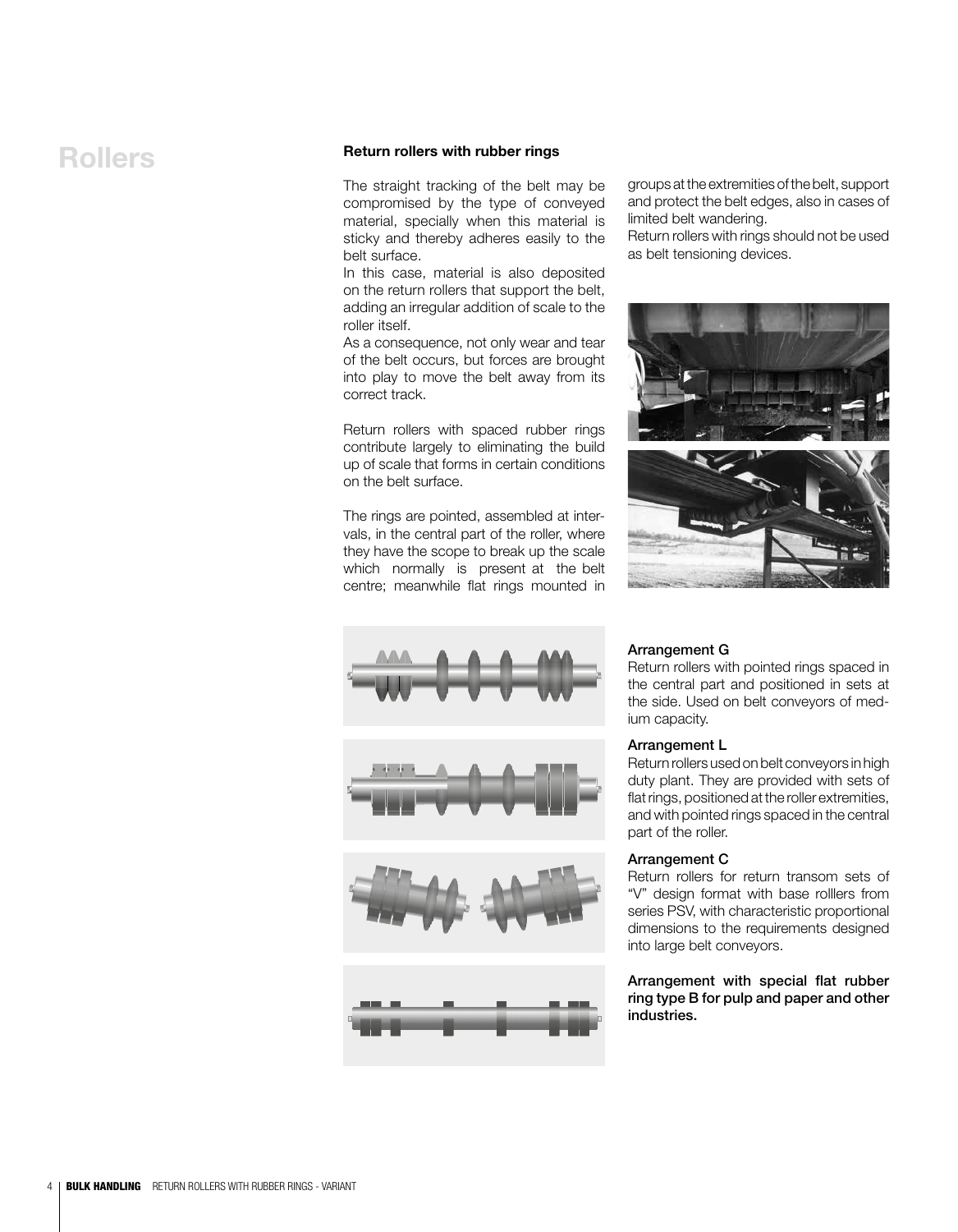### Programme of production of return rollers with rings

| base roller | D         | Øe  |           | spindle |     | bearing |
|-------------|-----------|-----|-----------|---------|-----|---------|
| type        | mm s      | mm  | design    | d       | ch. |         |
| RTL/1       | 60 2.0    | 108 | NG        | 15      | 17  | 6202    |
|             | 60 2.0    | 133 | <b>NG</b> |         |     |         |
| MPS/1       | 60 3.0    | 108 | <b>NG</b> | 15      | 17  | 6202    |
|             | 60 3.0    | 133 | NG        |         |     |         |
| PSV/1-FHD   | 63 3.0    | 108 | NG        | 20      | 14  | 6204    |
|             | 63 3.0    | 133 | NG        |         |     |         |
|             | 63 3.0    | 108 | NL, NC    |         |     |         |
|             | 89 3.0    | 133 | NL, NC    |         |     |         |
|             | 89 3.0    | 159 | NL, NC    |         |     |         |
|             | 108 3.5   | 180 | NL, NC    |         |     |         |
| PSV/2-FHD   | 3.0<br>89 | 133 | NL, NC    | 25      | 18  | 6205    |
|             | 3.0<br>89 | 159 | NL, NC    |         |     |         |
|             | 108 3.5   | 180 | NL, NC    |         |     |         |
| PSV/4-FHD   | 89 3.0    | 133 | NL, NC    | 30      | 22  | 6206    |
|             | 89 3.0    | 159 | NL, NC    |         |     |         |
|             | 108 3.5   | 180 | NL, NC    |         |     |         |
| PSV/7-FHD   | 108 3.5   | 180 | NL, NC    | 40      | 32  | 6308    |

The table indicates the types and diameters of standard rings and dimensions according to European norms. On request special diameters and tube thicknesses may be supplied.

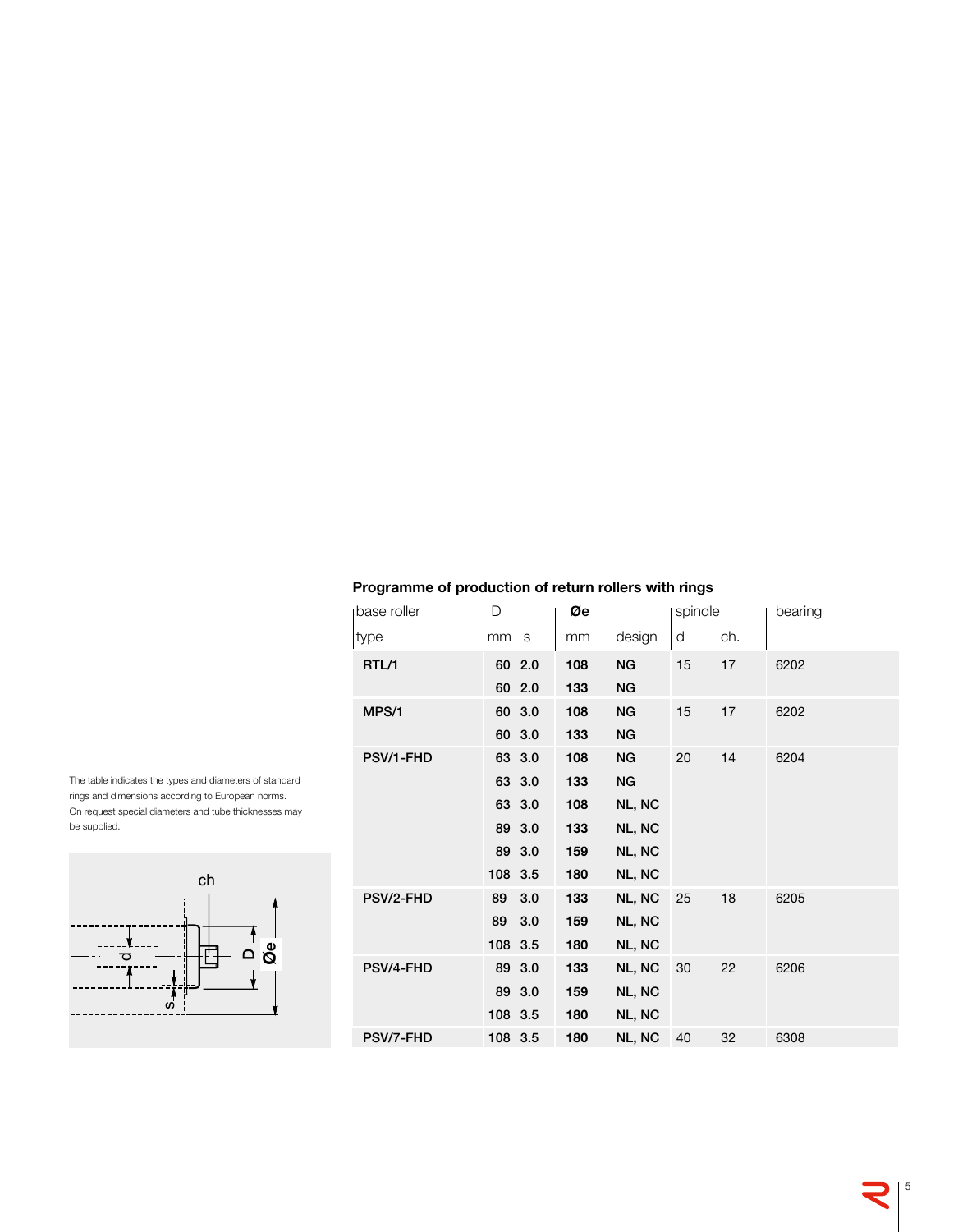### series with rings



# Øe 108 NG

RTL/1  $D = 60;$ spindle  $15$ ;  $d_1 = 20$ bearing 6202  $ch = 17$ 

PSV/1-FHD  $D = 63;$ 

spindle 20;  $d_1 = 20$ bearing 6204  $ch = 14$ 

#### MPS/1

 $D = 60;$ spindle 15;  $d_1 = 20$ bearing 6202  $ch = 17$ 

| belt         | roller |                |     |        |       |           |                |  |
|--------------|--------|----------------|-----|--------|-------|-----------|----------------|--|
| width        |        | dimensions     |     | weight |       |           | rings          |  |
| mm           | mm     |                |     | Кg     |       |           | $n^{\circ}$    |  |
| arrangements |        |                |     |        |       |           |                |  |
| ═            | B      | C              | A   | RTL/1  | MPS/1 | PSV/1-FHD | total          |  |
| 300          | 380    | 388            | 406 | 2.7    | 3.4   |           | 5              |  |
| 400          | 500    | 508            | 526 | 3.2    | 4.1   |           | 5              |  |
| 500          | 600    | 608            | 626 | 3.8    | 4.8   | 5.9       | $6\phantom{1}$ |  |
| 650          | 750    | 758            | 776 | 4.9    | 6.1   | 7.4       | 9              |  |
| 800          | 950    | 958            | 976 | 6.0    | 7.4   | 9.0       | 10             |  |
| 1000         |        | 1150 1158 1176 |     | 7.1    | 8.9   | 10.7      | 12             |  |
| 1200         |        | 1400 1408 1426 |     |        | 10.4  | 12.6      | 13             |  |
| 1400         |        | 1600 1608 1626 |     |        |       | 14.3      | 15             |  |

| roller<br>length C<br>mm | rings<br>a<br>mm | b   | t    | Е  | side central<br>$n^{\circ}$ |                | side           |
|--------------------------|------------------|-----|------|----|-----------------------------|----------------|----------------|
| 388                      | 25               | 85  | 220  | 25 | $\overline{2}$              | 1              | $\overline{2}$ |
| 508                      | 25               | 135 | 320  | 25 | $\overline{2}$              | 1              | $\overline{2}$ |
| 608                      | 25               | 130 | 440  | 25 | $\mathbf{2}$                | $\overline{2}$ | $\overline{2}$ |
| 758                      | 50               | 125 | 600  | 25 | 3                           | 3              | 3              |
| 958                      | 50               | 124 | 720  | 25 | 3                           | $\overline{4}$ | 3              |
| 1158                     | 50               | 115 | 905  | 25 | 3                           | 6              | 3              |
| 1408                     | 50               | 125 | 1100 | 25 | 3                           | $\overline{7}$ | 3              |
| 1608                     | 50               | 120 | 1300 | 25 | 3                           | 9              | 3              |

Example of ordering standard design MPS/1,15B,108NG,508

for special designs

see pages 80-81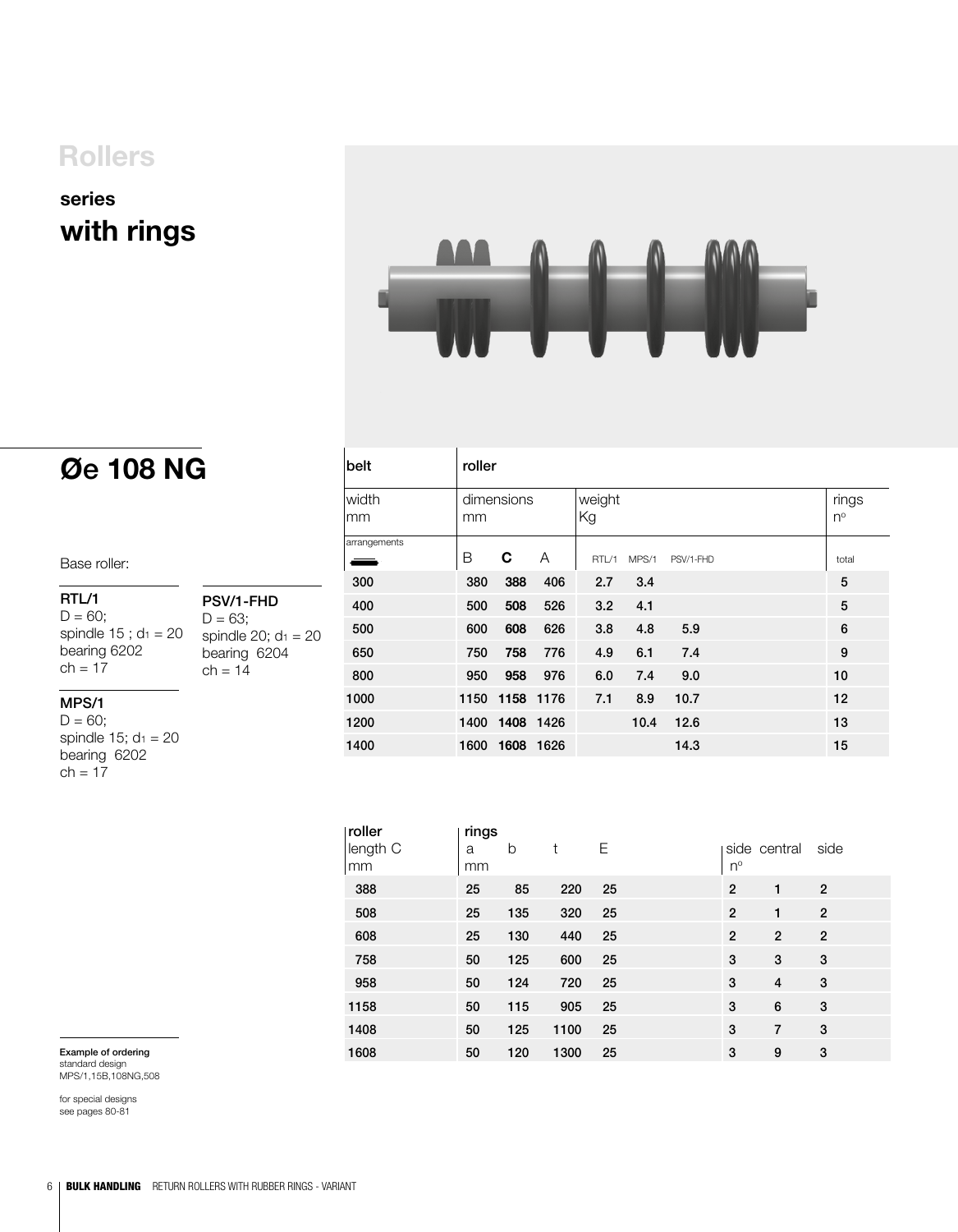

# Øe 133 NG

|                                    | width        |      | dimensions     |     | weight |      |                 | rings       |
|------------------------------------|--------------|------|----------------|-----|--------|------|-----------------|-------------|
|                                    | mm           | mm   |                |     | Kg     |      |                 | $n^{\circ}$ |
|                                    | arrangements |      |                |     |        |      |                 |             |
|                                    |              | B    | C              | A   | RTL/1  |      | MPS/1 PSV/1-FHD | total       |
|                                    | 300          | 380  | 388            | 406 | 3.8    | 4.4  |                 | 5           |
| PSV/1-FHD                          | 400          | 500  | 508            | 526 | 4.3    | 5.1  |                 | 5           |
| $D = 63$<br>spindle 20; $d_1 = 20$ | 500          | 600  | 608            | 626 | 5.1    | 6.0  | 7.1             | 6           |
| bearing 6204                       | 650          | 750  | 758            | 776 | 6.8    | 8.0  | 9.3             | 9           |
| $ch = 14$                          | 800          | 950  | 958            | 976 | 8.1    | 9.5  | 11.1            | 10          |
|                                    | 1000         |      | 1150 1158 1176 |     | 9.7    | 11.4 | 13.2            | 12          |
|                                    | 1200         |      | 1400 1408 1426 |     |        | 13.2 | 15.4            | 13          |
|                                    | 1400         | 1600 | 1608 1626      |     |        |      | 17.5            | 15          |
|                                    | 1600         | 1800 | 1808 1826      |     |        |      | 19.7            | 17          |

 $|$  roller

 $|$ belt

| roller         | rings   |     |      |    |                |                   |                |  |
|----------------|---------|-----|------|----|----------------|-------------------|----------------|--|
| length C<br>mm | a<br>mm | b   | t    | Ε  | $n^{\circ}$    | side central side |                |  |
| 388            | 30      | 100 | 260  | 30 | $\overline{2}$ | 1                 | $\overline{2}$ |  |
| 508            | 30      | 120 | 300  | 30 | $\overline{2}$ | $\mathbf{1}$      | $\overline{2}$ |  |
| 608            | 30      | 115 | 405  | 30 | $\overline{2}$ | $\overline{2}$    | $\overline{2}$ |  |
| 758            | 60      | 120 | 600  | 30 | 3              | 3                 | 3              |  |
| 958            | 60      | 120 | 720  | 30 | 3              | $\overline{4}$    | 3              |  |
| 1158           | 60      | 115 | 925  | 30 | 3              | 6                 | 3              |  |
| 1408           | 60      | 125 | 1120 | 30 | 3              | $\overline{7}$    | 3              |  |
| 1608           | 60      | 120 | 1320 | 30 | 3              | 9                 | 3              |  |
| 1808           | 60      | 115 | 1500 | 30 | 3              | 11                | 3              |  |

Base roller:

RTL/1  $D = 60;$ spindle 15;  $d_1 = 2$ bearing 6202 ch = 17

### MPS/1

 $D = 60$ ; spindle 15;  $d_1 = 20$ bearing 6202 ch = 17

# Example of ordering standard design PSV/1-FHD,20F,133NG,758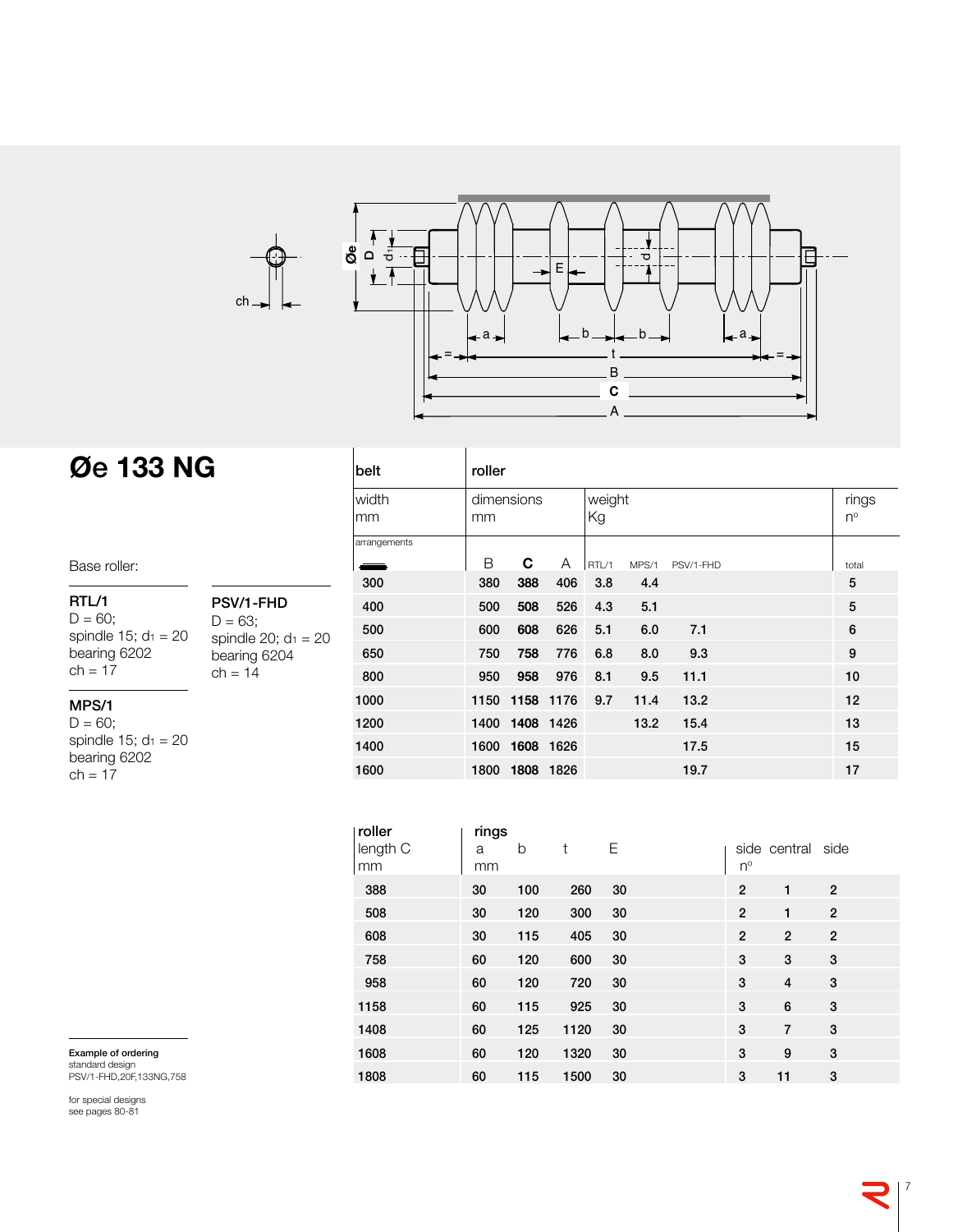### series with rings



The two sets of flat rings are held in position by steel rings welded to the tube

# Øe 108 NL

Base roller:

PSV/1-FHD  $D = 63;$ spindle 20;  $d_1 = 20$ bearing 6204  $ch = 14$ 

| belt              | roller |                |     |              |                      |
|-------------------|--------|----------------|-----|--------------|----------------------|
| width<br>mm       | mm     | dimensions     |     | weight<br>Kg | rings<br>$n^{\circ}$ |
| arrangements<br>━ | В      | C              | A   | PSV/1-FHD    | total                |
| 300               | 380    | 388            | 406 | 4.6          | 5                    |
| 400               | 500    | 508            | 526 | 5.6          | 6                    |
| 500               | 600    | 608            | 626 | 6.4          | $\overline{7}$       |
| 650               | 750    | 758            | 776 | 7.6          | 8                    |
| 800               | 950    | 958            | 976 | 9.6          | 10                   |
| 1000              |        | 1150 1158 1176 |     | 11.3         | 12                   |
| 1200              |        | 1400 1408 1426 |     | 13.2         | 13                   |
| 1400              | 1600   | 1608 1626      |     | 15.3         | 15                   |

| belt        | roller       | rings   |     |      |    |    |                     |                |                |
|-------------|--------------|---------|-----|------|----|----|---------------------|----------------|----------------|
| width<br>mm | lenght<br>mm | a<br>mm | b   | t    | Ε  | E, | side<br>$n^{\circ}$ | central        | side           |
| 300         | 388          | 90      | 86  | 342  | 25 | 45 | $\overline{2}$      | 1              | $\overline{2}$ |
| 400         | 508          | 90      | 90  | 442  | 25 | 45 | $\overline{2}$      | $\overline{2}$ | $\overline{2}$ |
| 500         | 608          | 90      | 93  | 542  | 25 | 45 | $\overline{2}$      | 3              | $\overline{2}$ |
| 650         | 758          | 90      | 104 | 690  | 25 | 45 | $\overline{2}$      | $\overline{4}$ | $\overline{2}$ |
| 800         | 958          | 135     | 117 | 840  | 25 | 45 | 3                   | 4              | 3              |
| 1000        | 1158         | 135     | 112 | 1039 | 25 | 45 | 3                   | 6              | 3              |
| 1200        | 1408         | 133     | 123 | 1239 | 25 | 45 | 3                   | $\overline{7}$ | 3              |
| 1400        | 1608         | 135     | 118 | 1435 | 25 | 45 | 3                   | 9              | 3              |

Example of ordering standard design PSV/1-FHD,20F,108NL,1158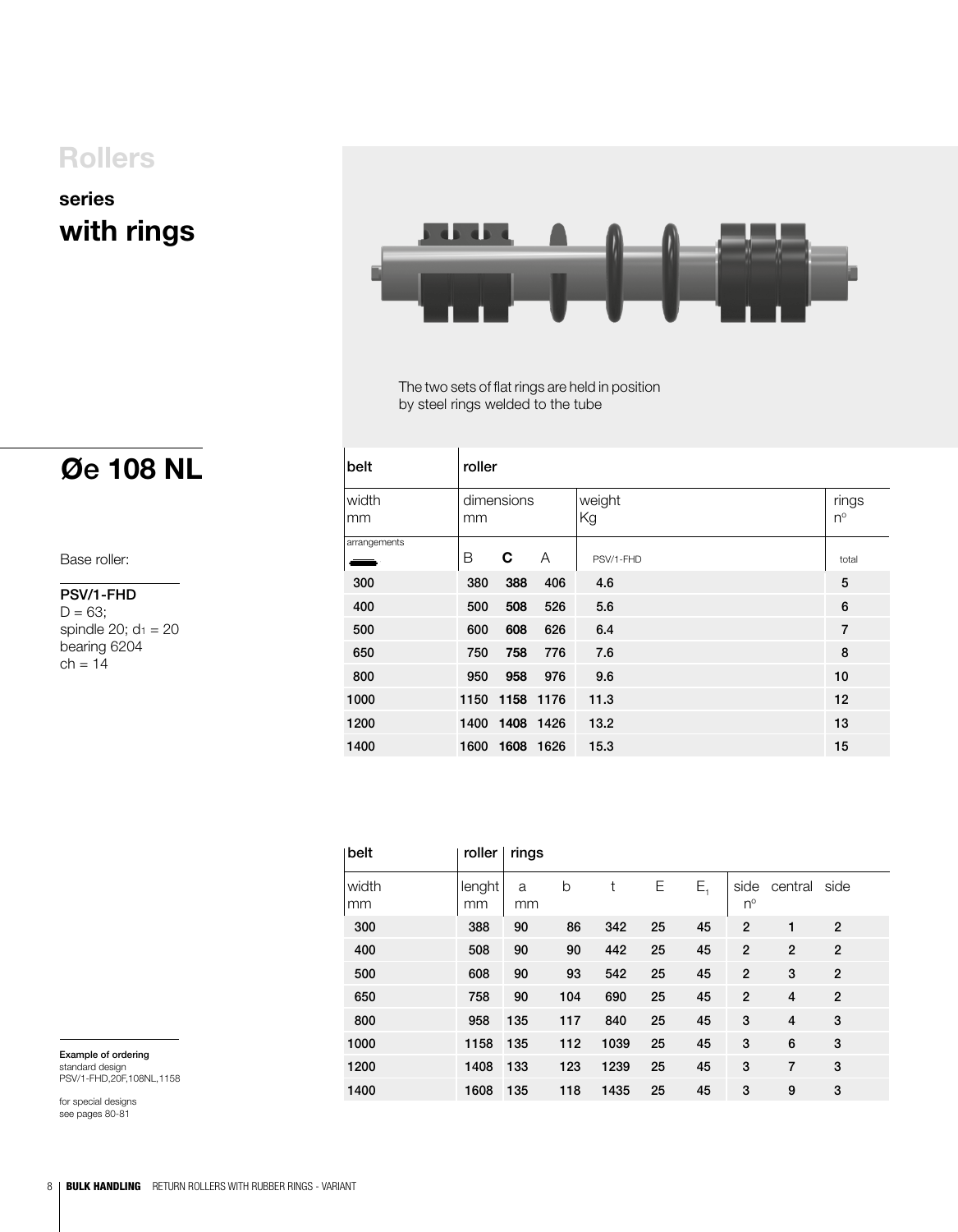

# Øe 133 NL

| belt        | roller    |            |          |        |      |                                            |             |
|-------------|-----------|------------|----------|--------|------|--------------------------------------------|-------------|
| width       |           | dimensions |          | weight |      |                                            | rings       |
| mm          | mm        |            |          | Kg     |      |                                            | $n^{\circ}$ |
| arrangement | B         | С          | A        |        |      | PSV/1-FHD PSV/2-FHD PSV/4-FHD              | total       |
| 500         | 600       | 608        | $\star$  | 8.4    |      |                                            | 9           |
| 650         | 750       | 758        | $\ast$   | 10.0   | 11.6 |                                            | 10          |
| 800         | 950       | 958        | $\ast$   | 12.2   | 14.1 | 16.3                                       | 12          |
| 1000        | 1150 1158 |            | $\star$  | 14.6   | 16.8 | 19.3                                       | 14          |
| 1200        | 1400 1408 |            | $\ast$   | 17.3   | 19.6 | 22.6                                       | 15          |
| 1400        | 1600 1608 |            | $\ast$   | 19.3   | 22.0 | 25.3                                       | 16          |
| 1600        | 1800 1808 |            | $\star$  | 21.4   | 24.4 | 28.1                                       | 17          |
| 1800        | 2000 2008 |            | $^\star$ |        | 26.8 | 30.8                                       | 18          |
| 2000        | 2200 2208 |            | $\star$  |        |      | 33.5                                       | 19          |
|             |           |            |          |        |      | * in relation to the choice of base roller |             |

| belt        | roller       | rings   |     |      |    |    |                     |                |                |  |
|-------------|--------------|---------|-----|------|----|----|---------------------|----------------|----------------|--|
| width<br>mm | lenght<br>mm | a<br>mm | b   | t    | Ε  | Е, | side<br>$n^{\circ}$ | central        | side           |  |
| 500         | 608          | 105     | 84  | 531  | 30 | 35 | 3                   | 3              | 3              |  |
| 650         | 758          | 105     | 98  | 685  | 30 | 35 | 3                   | $\overline{4}$ | 3              |  |
| 800         | 958          | 140     | 115 | 835  | 30 | 35 | $\overline{4}$      | $\overline{4}$ | $\overline{4}$ |  |
| 1000        | 1158         | 140     | 110 | 1030 | 30 | 35 | $\overline{4}$      | 6              | $\overline{4}$ |  |
| 1200        | 1408         | 140     | 121 | 1228 | 30 | 35 | $\overline{4}$      | $\overline{7}$ | $\overline{4}$ |  |
| 1400        | 1608         | 140     | 130 | 1430 | 30 | 35 | $\overline{4}$      | 8              | $\overline{4}$ |  |
| 1600        | 1808         | 140     | 137 | 1630 | 30 | 35 | $\overline{4}$      | 9              | $\overline{4}$ |  |
| 1800        | 2008         | 140     | 143 | 1833 | 30 | 35 | $\overline{4}$      | 10             | $\overline{4}$ |  |
| 2000        | 2208         | 140     | 148 | 2036 | 30 | 35 | $\overline{4}$      | 11             | $\overline{4}$ |  |

Base roller:

### PSV/1-FHD

 $D = 89$ ; spindle 20;  $d_1 = 20$ bearing 6204  $ch = 14$ 

### PSV/2-FHD

 $D = 89$ ; spindle  $25$ ;  $d_1 = 25$ bearing 6205  $ch = 18$ 

### PSV/4-FHD

 $D = 89;$ spindle 30;  $d_1 = 30$ bearing 6206  $ch = 22$ 

**Example of ordering**<br>standard design<br>PSV/2-FHD, 25F,133NL,1608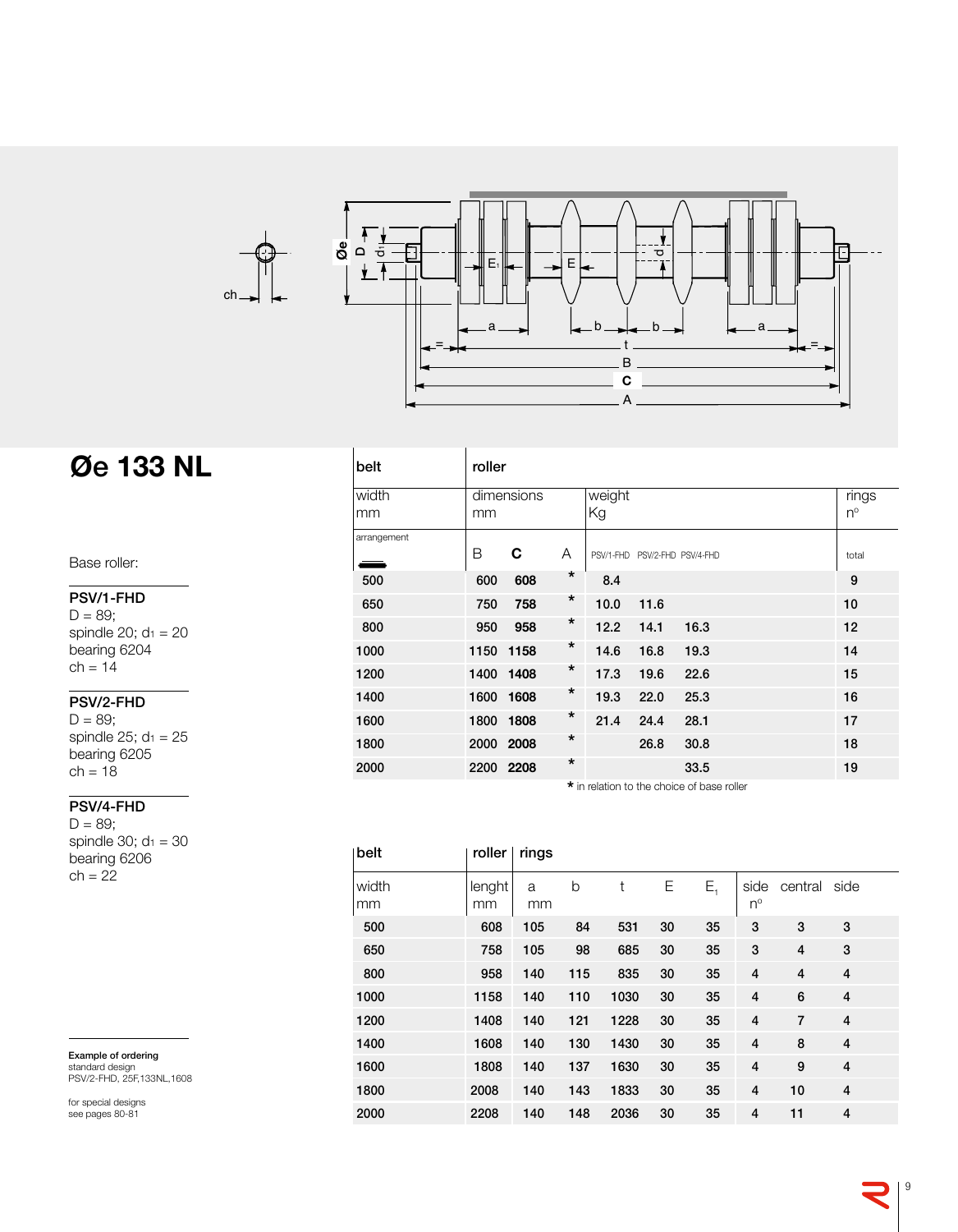### series with rings

NOTE: A different product configuration is available (see catalogue: "Bulk Handling rollers" – available on rulmeca.com). Please get in touch with your Rulmeca contact person to check the availability of the product configuration in your Country.

# Øe 159 NL

### Base roller:

PSV/1-FHD  $D = 89$ : spindle 20;  $d_1 = 20$ bearing 6204  $ch = 14$ 

### PSV/2-FHD

 $D = 89$ ; spindle  $25$ ; d<sub>1</sub> =  $25$ bearing 6205  $ch = 18$ 

### PSV/4-FHD

 $D = 89;$ spindle  $30$ ;  $d_1 = 30$ bearing 6206  $ch = 22$ 

Example of ordering standard design PSV/4-FHD,30F,159NL,1808

for special designs see pages 80-81



The pointed rings are held in position by PVC distance collars; the flat rings are held in position by external steel rings welded to the tube.

| belt             | roller    |            |          |              |      |                               |                      |
|------------------|-----------|------------|----------|--------------|------|-------------------------------|----------------------|
| width<br>mm      | mm        | dimensions |          | weight<br>Kg |      |                               | rings<br>$n^{\circ}$ |
| arrangement<br>═ | в         | С          | A        |              |      | PSV/1-FHD PSV/2-FHD PSV/4-FHD | total                |
| 500              | 600       | 608        | $\star$  | 9.7          |      |                               | $\overline{7}$       |
| 650              | 750       | 758        | $^\star$ | 11.4         | 12.9 |                               | 8                    |
| 800              | 950       | 958        | $^\star$ | 14.4         | 16.2 | 18.4                          | 10                   |
| 1000             | 1150 1158 |            | $\ast$   | 16.9         | 19.0 | 21.5                          | 12                   |
| 1200             | 1400 1408 |            | $^\star$ | 19.4         | 21.9 | 24.9                          | 13                   |
| 1400             | 1600 1608 |            | $\star$  | 21.6         | 24.3 | 27.6                          | 14                   |
| 1600             | 1800      | 1808       | $\ast$   | 23.7         | 26.7 | 30.4                          | 15                   |
| 1800             | 2000 2008 |            | $\star$  |              | 29.2 | 33.2                          | 16                   |
| 2000             | 2200 2208 |            | $\star$  |              |      | 35.9                          | 17                   |

\* in relation to the choice of base roller

| belt        | roller       | rings   |    |     |      |    |    |                     |                |                |
|-------------|--------------|---------|----|-----|------|----|----|---------------------|----------------|----------------|
| width<br>mm | lenght<br>mm | a<br>mm | k  | b   | t    | Ε  | Ε, | side<br>$n^{\circ}$ | central        | side           |
| 500         | 608          | 100     | 60 | 70  | 539  | 30 | 50 | $\overline{2}$      | 3              | $\overline{2}$ |
| 650         | 758          | 100     | 60 | 90  | 698  | 30 | 50 | $\overline{2}$      | $\overline{4}$ | $\overline{2}$ |
| 800         | 958          | 150     | 60 | 110 | 855  | 30 | 50 | 3                   | $\overline{4}$ | 3              |
| 1000        | 1158         | 150     | 60 | 100 | 1082 | 30 | 50 | 3                   | 6              | 3              |
| 1200        | 1408         | 150     | 60 | 110 | 1271 | 30 | 50 | 3                   | $\overline{7}$ | 3              |
| 1400        | 1608         | 150     | 60 | 120 | 1480 | 30 | 50 | 3                   | 8              | 3              |
| 1600        | 1808         | 150     | 80 | 120 | 1669 | 30 | 50 | 3                   | 9              | 3              |
| 1800        | 2008         | 150     | 60 | 130 | 1868 | 30 | 50 | 3                   | 10             | 3              |
| 2000        | 2208         | 150     | 80 | 130 | 2067 | 30 | 50 | 3                   | 11             | 3              |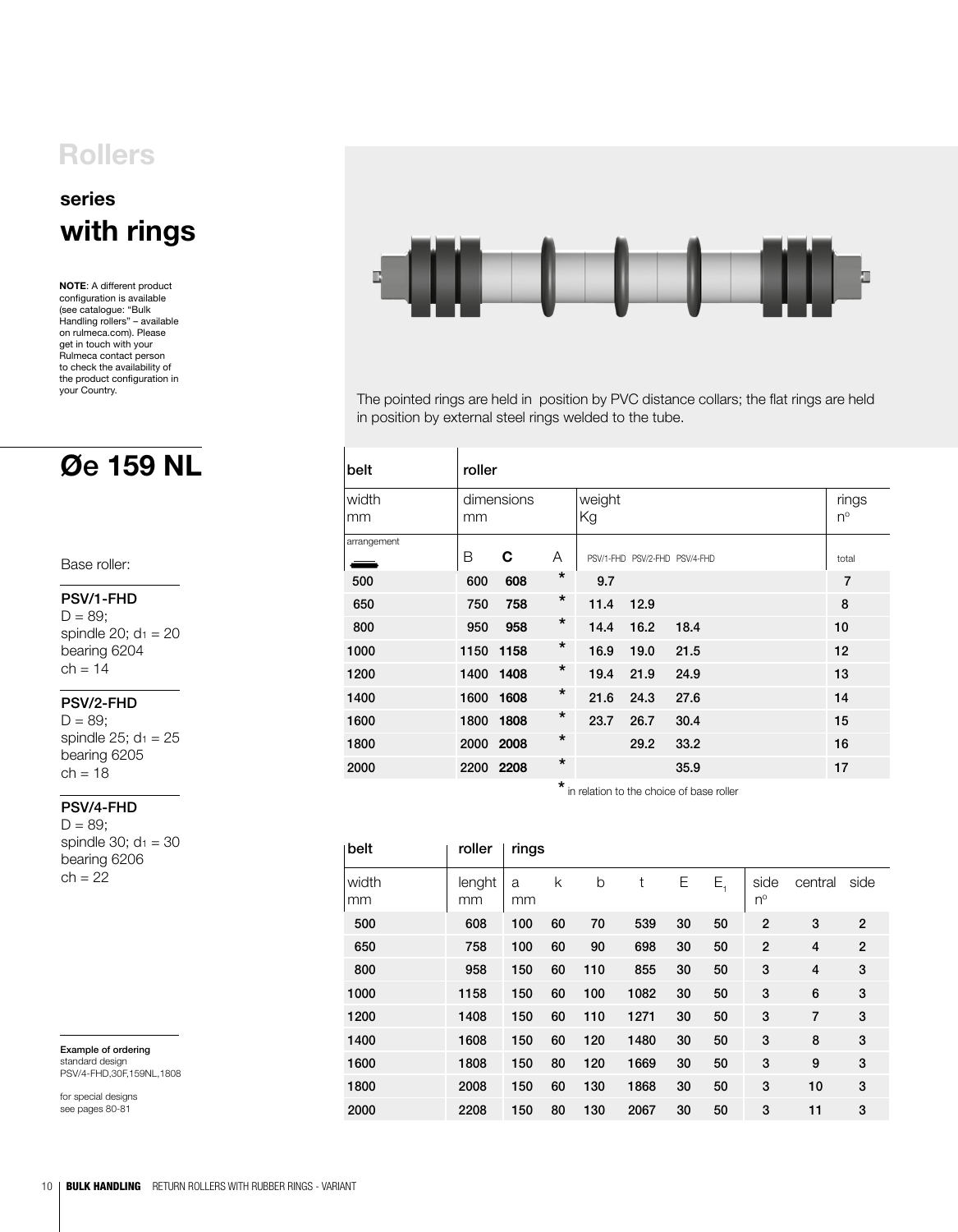**NOTE:** A different product<br>configuration is available<br>(see catalogue: "Bulk<br>Handling rollers" – available<br>on rulmeca.com). Please<br>get in touch with your<br>Rulmeca contact person<br>to check the availability of<br>the product conf

# Øe 180 NL

| Base roller:           |                        |
|------------------------|------------------------|
| PSV/1-FHD              | <b>PSV/4-FHD</b>       |
| $D = 108$              | $D = 108$              |
| spindle 20; d1 = 20    | spindle 30; $d_1 = 30$ |
| bearing 6204           | bearing 6206           |
| $ch = 14$              | $ch = 22$              |
| PSV/2-FHD              | <b>PSV/7-FHD</b>       |
| $D = 108$              | $D = 108$              |
| spindle 25; $d_1 = 25$ | spindle 40; $d_1 = 40$ |
| bearing 6205           | bearing 6308           |

| PSV/4-FHD<br>$D = 108$<br>spindle 30; $d_1 = 3$<br>bearing 6206<br>$ch = 22$ |  |
|------------------------------------------------------------------------------|--|
| PSV/7-FHD<br>$D = 108$<br>spindle 40; $d_1 = 4$<br>bearing 6308              |  |

 $ch = 32$ 

ch



| belt        | roller           |     |          |              |           |           |           |  |       |  |
|-------------|------------------|-----|----------|--------------|-----------|-----------|-----------|--|-------|--|
| width<br>mm | dimensions<br>mm |     |          | weight<br>Кg |           |           |           |  |       |  |
| arrangement | B                | С   | A        | PSV/1-FHD    | PSV/2-FHD | PSV/4-FHD | PSV/7-FHD |  | total |  |
| 800         | 950              | 958 | $\star$  | 19.9         | 21.8      | 24.1      | 29.6      |  | 12    |  |
| 1000        | 1150 1158        |     | $^\star$ | 23.5         | 25.6      | 28.3      | 34.5      |  | 14    |  |
| 1200        | 1400 1408        |     | $\ast$   | 27.0         | 29.5      | 32.5      | 39.7      |  | 15    |  |
| 1400        | 1600 1608        |     | $^\star$ | 29.9         | 32.7      | 36.1      | 44.0      |  | 16    |  |
| 1600        | 1800 1808        |     | $^\star$ | 32.8         | 35.9      | 39.6      | 48.3      |  | 17    |  |
| 1800        | 2000 2008        |     | $^\star$ |              | 39.1      | 43.2      | 52.7      |  | 18    |  |
| 2000        | 2200 2208        |     | $^\star$ |              |           | 46.7      | 57.0      |  | 19    |  |
| 2200        | 2500 2508        |     | $\star$  |              |           | 52.0      | 63.1      |  | 20    |  |
|             |                  |     | ÷        |              |           |           |           |  |       |  |

\* in relation to the choice of base roller

| belt        | roller       | rings   |    |     |      |    |    |                     |                |                |
|-------------|--------------|---------|----|-----|------|----|----|---------------------|----------------|----------------|
| width<br>mm | lenght<br>mm | a<br>mm | k  | b   | t    | Ε  | Е, | side<br>$n^{\circ}$ | central        | side           |
| 800         | 958          | 160     | 50 | 100 | 850  | 40 | 40 | $\overline{4}$      | 4              | $\overline{4}$ |
| 1000        | 1158         | 160     | 60 | 80  | 1045 | 40 | 40 | $\overline{4}$      | 6              | $\overline{4}$ |
| 1200        | 1408         | 160     | 70 | 90  | 1243 | 40 | 40 | $\overline{4}$      | $\overline{7}$ | $\overline{4}$ |
| 1400        | 1608         | 160     | 70 | 100 | 1440 | 40 | 40 | $\overline{4}$      | 8              | $\overline{4}$ |
| 1600        | 1808         | 160     | 70 | 110 | 1658 | 40 | 40 | $\overline{4}$      | 9              | $\overline{4}$ |
| 1800        | 2008         | 160     | 50 | 120 | 1855 | 40 | 40 | $\overline{4}$      | 10             | $\overline{4}$ |
| 2000        | 2208         | 160     | 70 | 120 | 2053 | 40 | 40 | $\overline{4}$      | 11             | $\overline{4}$ |
| 2200        | 2508         | 160     | 90 | 120 | 2250 | 40 | 40 | 4                   | 12             | 4              |

Example of ordering

standard design PSV/4-FHD,30F,180NL,1808

for special designs see pages 80-81

ch = 18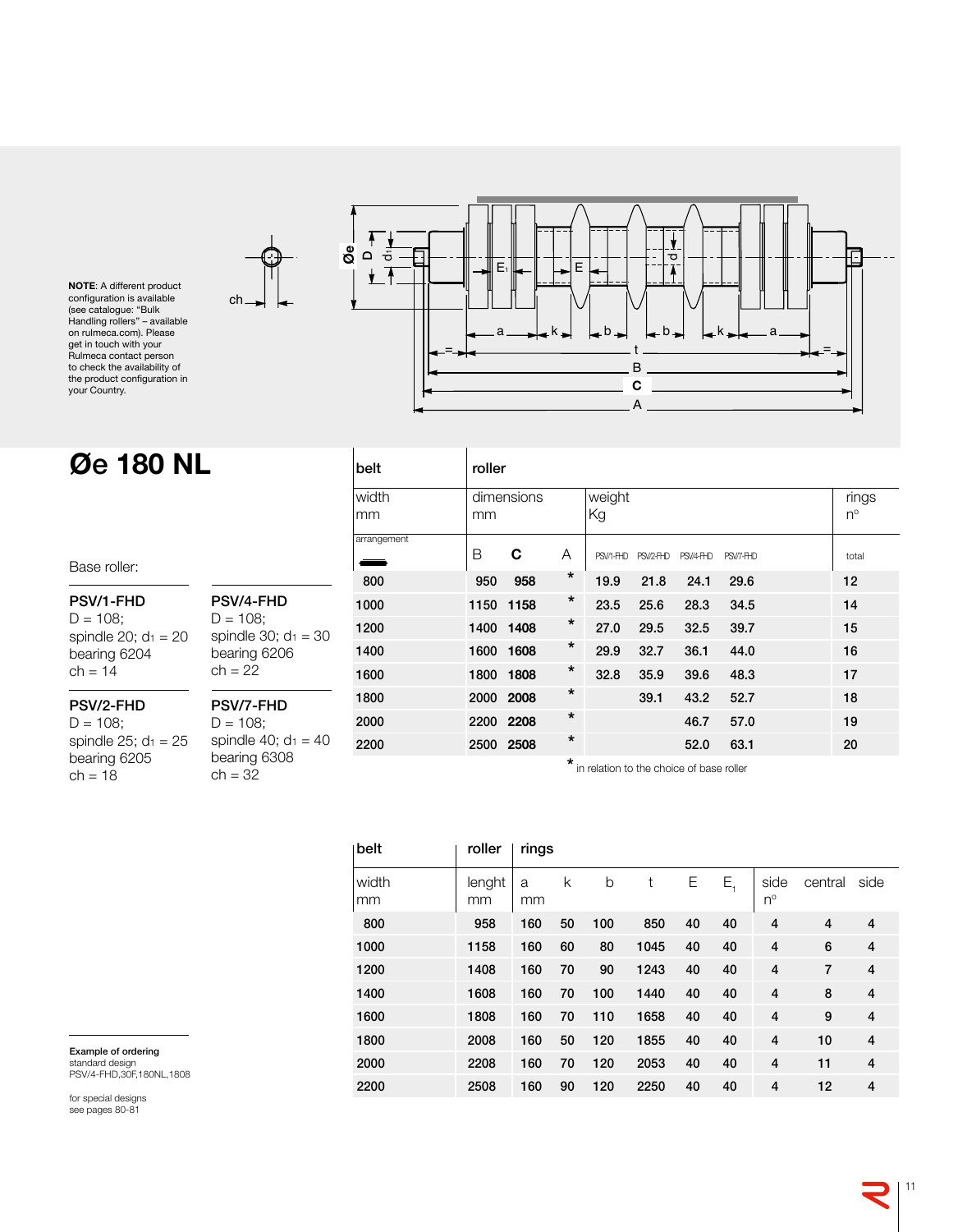## series with rings



The two sets of flat rings are held in position by steel rings welded to the tube

Base roller:

PSV/1-FHD  $D = 63;$ spindle 20;  $d_1 = 20$ bearing 6204  $ch = 14$ 

| belt        | roller     |     |     |           |                         |
|-------------|------------|-----|-----|-----------|-------------------------|
| width       | dimensions |     |     | weight    | rings                   |
| mm          | mm         |     |     | Kg        | $n^{\circ}$             |
| arrangement |            |     |     |           |                         |
| ❤           | в          | C   | A   | PSV/1-FHD | total                   |
| 300         | 200        | 208 | 226 | 2.8       | 3                       |
| 400         | 250        | 258 | 276 | 3.1       | 3                       |
| 500         | 315        | 323 | 341 | 3.7       | $\overline{\mathbf{4}}$ |
| 650         | 380        | 388 | 406 | 4.2       | $\overline{4}$          |
| 800         | 465        | 473 | 491 | 4.9       | 5                       |
| 1000        | 600        | 608 | 626 | 6.1       | 6                       |
| 1200        | 700        | 708 | 726 | 7.0       | $\overline{7}$          |
| 1400        | 800        | 808 | 826 | 7.9       | 8                       |

| roller<br>length C<br>mm | rings<br>a<br>mm | b   | C  | t   | Ε  | E <sub>1</sub> | $n^{\circ}$    | side central   |
|--------------------------|------------------|-----|----|-----|----|----------------|----------------|----------------|
| 208                      | 90               | 60  | 25 | 175 | 25 | 45             | $\overline{2}$ | 1              |
| 258                      | 90               | 80  | 25 | 195 | 25 | 45             | $\overline{2}$ | 1              |
| 323                      | 90               | 70  | 25 | 255 | 25 | 45             | $\overline{2}$ | $\overline{2}$ |
| 388                      | 90               | 90  | 30 | 300 | 25 | 45             | $\overline{2}$ | $\overline{2}$ |
| 473                      | 90               | 95  | 30 | 405 | 25 | 45             | $\overline{2}$ | 3              |
| 608                      | 135              | 110 | 40 | 505 | 25 | 45             | 3              | 3              |
| 708                      | 135              | 105 | 40 | 595 | 25 | 45             | 3              | $\overline{4}$ |
| 808                      | 180              | 120 | 40 | 700 | 25 | 45             | 4              | 4              |

Example of ordering standard design PSV/1-FHD,20F,108NC,608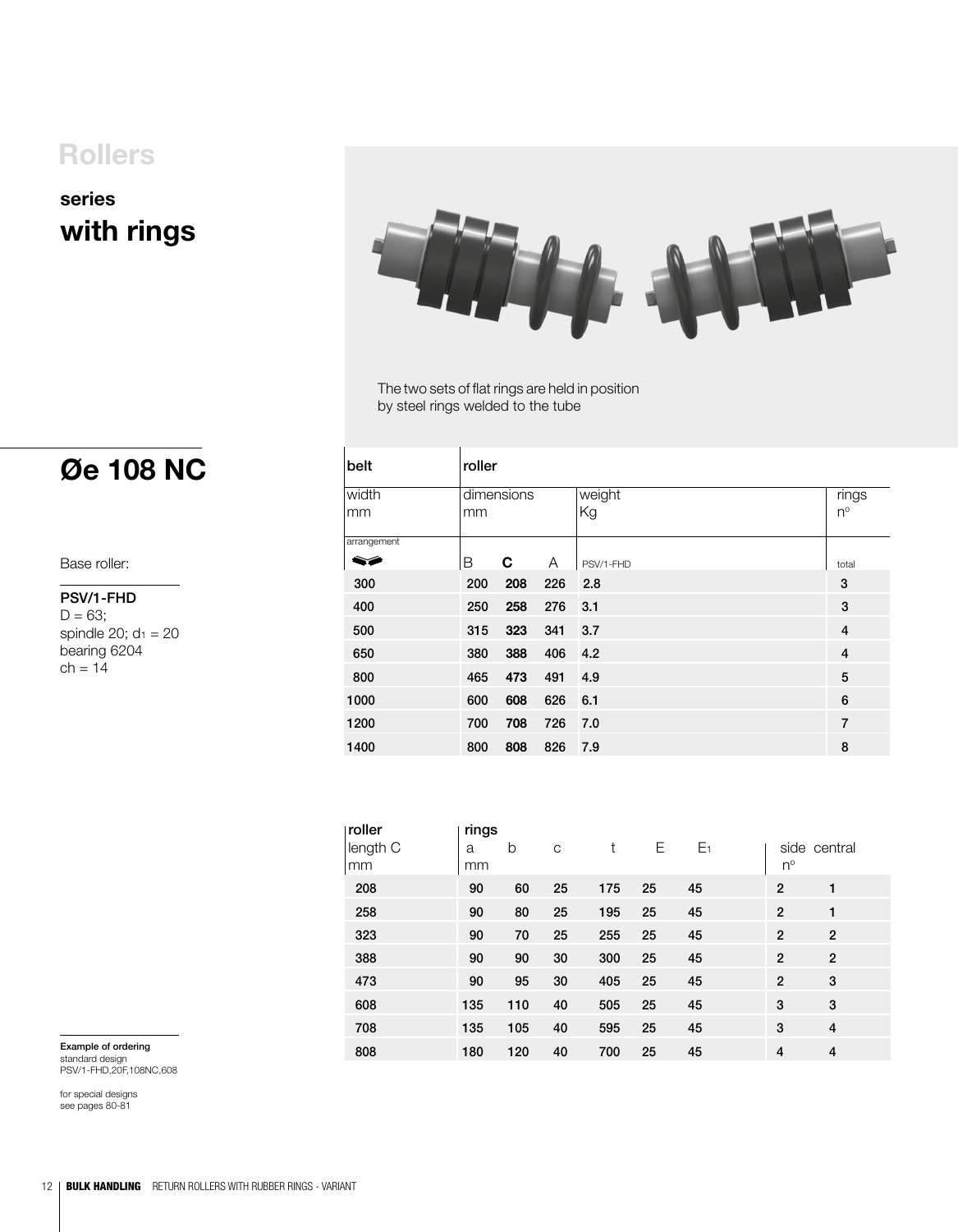



# Øe 133 NC

| Base roller:                                                                |
|-----------------------------------------------------------------------------|
| PSV/1-FHD<br>D = 89:<br>spindle 20; $d_1 = 20$<br>bearing 6204<br>$ch = 14$ |
| <b>PSV/2-FHD</b><br>$D = 89:$                                               |

spindle  $25$ ;  $d_1 = 25$ bearing 6205 ch = 18

### PSV/4-FHD

 $D = 89;$ spindle 30;  $d_1 = 30$ bearing 6206 ch = 22

Example of ordering standard design PSV/2-FHD,25F,133NC,808

for special designs see pages 80-81

| belt             | roller    |            |               |        |      |                               |                |
|------------------|-----------|------------|---------------|--------|------|-------------------------------|----------------|
| lwidth           |           | dimensions |               | weight |      |                               | rings          |
| mm               | mm        |            |               | Kg     |      |                               | $n^{\circ}$    |
| arrangement<br>❤ | В         | C          | Α             |        |      | PSV/1-FHD PSV/2-FHD PSV/4-FHD | total          |
| 500              | 315       | 323        | $^\star$      | 4.8    |      |                               | 5              |
| 650              | 380       | 388        | $\star$       | 5.4    | 6.5  |                               | 5              |
| 800              | 465       | 473        | $\star$       | 6.5    | 7.7  | 9.1                           | 6              |
| 1000             | 600       | 608        | $^\star$      | 7.9    | 9.3  | 10.9                          | $\overline{7}$ |
| 1200             | 700       | 708        | $\star$       | 9.1    | 10.6 | 12.4                          | 8              |
| 1400             | 800       | 808        | $\star$       | 10.0   | 11.7 | 13.6                          | 8              |
| 1600             | 900       | 908        | $^\star$      | 11.2   | 13.0 | 15.1                          | 9              |
| 1800             | 1000      | 1008       | $\star$       |        | 14.0 | 16.3                          | 10             |
| 2000             | 1100 1108 |            | $\star$<br>л. |        |      | 17.8                          | 11             |

\*in relation to the choice of base roller

| roller   | rings |     |    |      |    |                |                |                |
|----------|-------|-----|----|------|----|----------------|----------------|----------------|
| length C | a     | b   | C  | t    | Е  | E <sub>1</sub> |                | side central   |
| mm       | mm    |     |    |      |    |                | $n^{\circ}$    |                |
| 323      | 105   | 70  | 30 | 275  | 30 | 35             | 3              | $\overline{2}$ |
| 388      | 105   | 85  | 30 | 305  | 30 | 35             | 3              | $\overline{2}$ |
| 473      | 105   | 90  | 30 | 405  | 30 | 35             | 3              | 3              |
| 608      | 140   | 105 | 40 | 495  | 30 | 35             | 4              | 3              |
| 708      | 140   | 105 | 40 | 600  | 30 | 35             | $\overline{4}$ | $\overline{4}$ |
| 808      | 140   | 130 | 40 | 700  | 30 | 35             | $\overline{4}$ | $\overline{4}$ |
| 908      | 140   | 125 | 40 | 805  | 30 | 35             | 4              | 5              |
| 1008     | 140   | 120 | 50 | 910  | 30 | 35             | 4              | 6              |
| 1108     | 140   | 120 | 50 | 1030 | 30 | 35             | 4              | $\overline{7}$ |
|          |       |     |    |      |    |                |                |                |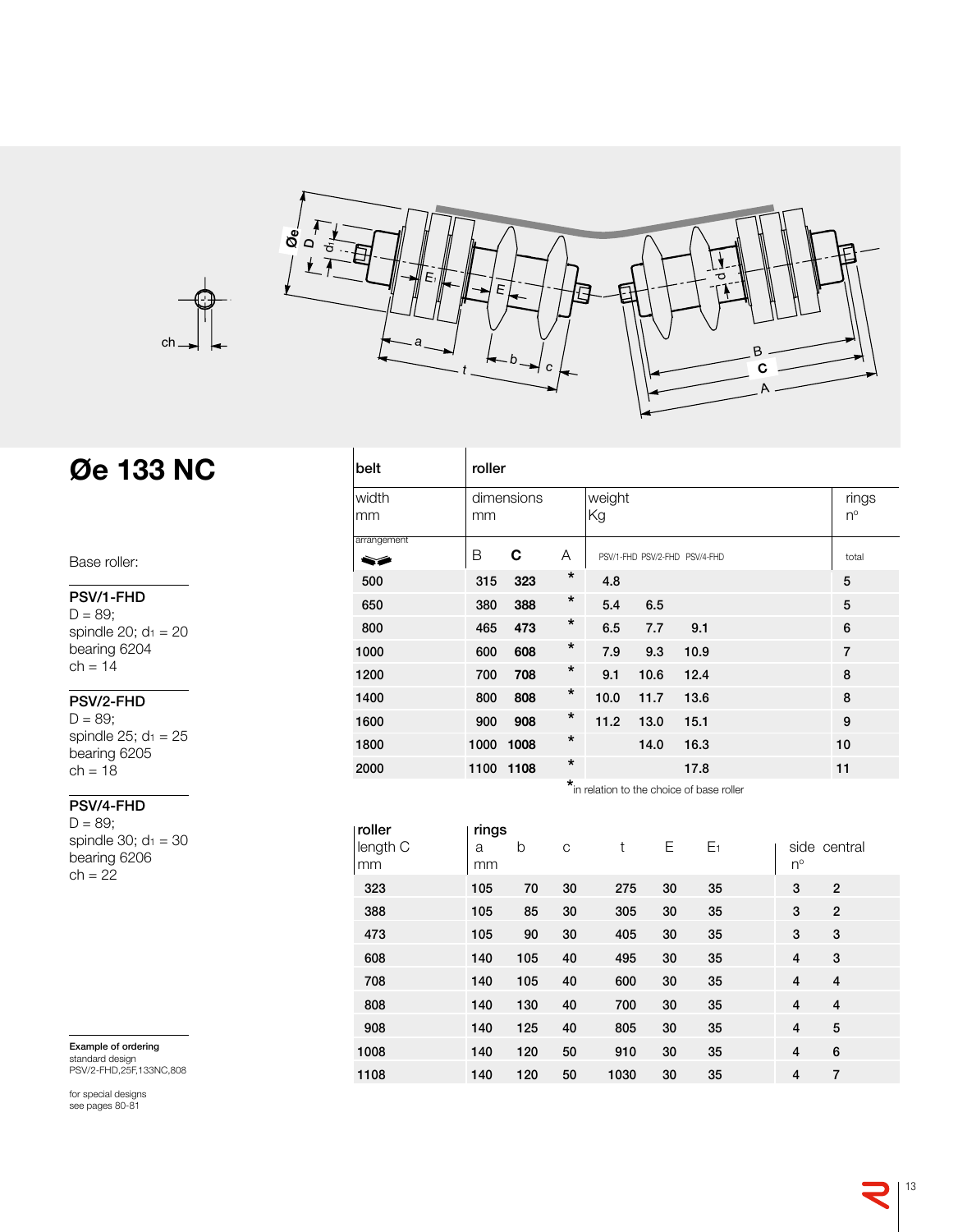### series with rings

NOTE: A different product configuration is available (see catalogue: "Bulk Handling rollers" – available on rulmeca.com). Please get in touch with your Rulmeca contact person to check the availability of the product configuration in your Country.

# Øe 159 NC

### Base roller:

PSV/1-FHD  $D = 89$ : spindle 20;  $d_1 = 20$ bearing 6204  $ch = 14$ 

### PSV/2-FHD

 $D = 89;$ spindle  $25$ ; d<sub>1</sub> =  $25$ bearing 6205  $ch = 18$ 

#### PSV/4-FHD

 $D = 89$ : spindle 30;  $d_1 = 30$ bearing 6206  $ch = 22$ 

#### Example of ordering standard design PSV/2-FHD,25F,159NC,908

for special designs

see pages 80-81



The pointed rings are held in position by PVC distance collars; the rings at either end are held in position by an external steel ring welded to the tube.

| belt             | roller     |      |            |        |      |                               |  |                |  |  |  |
|------------------|------------|------|------------|--------|------|-------------------------------|--|----------------|--|--|--|
| width            | dimensions |      |            | weight |      |                               |  |                |  |  |  |
| mm               | mm         |      |            | Кg     |      |                               |  | $n^{\circ}$    |  |  |  |
| arrangement<br>∾ | в          | C    | A          |        |      | PSV/1-FHD PSV/2-FHD PSV/4-FHD |  | total          |  |  |  |
| 500              | 315        | 323  | $^\star$   | 5.5    |      |                               |  | $\overline{4}$ |  |  |  |
| 650              | 380        | 388  | $^\star$   | 6.1    | 6.8  |                               |  | $\overline{4}$ |  |  |  |
| 800              | 465        | 473  | $^{\star}$ | 7.2    | 8.1  | 9.4                           |  | 5              |  |  |  |
| 1000             | 600        | 608  | $^\star$   | 9.0    | 10.1 | 11.6                          |  | $6\phantom{1}$ |  |  |  |
| 1200             | 700        | 708  | $^{\star}$ | 10.3   | 11.4 | 13.2                          |  | $\overline{7}$ |  |  |  |
| 1400             | 800        | 808  | $\star$    | 11.2   | 12.5 | 14.4                          |  | $\overline{7}$ |  |  |  |
| 1600             | 900        | 908  | $^\star$   | 12.4   | 13.9 | 16.0                          |  | 8              |  |  |  |
| 1800             | 1000       | 1008 | $\star$    |        | 15.3 | 17.5                          |  | 9              |  |  |  |
| 2000             | 1100       | 1108 | $^\star$   |        |      | 18.9                          |  | 10             |  |  |  |

\* in relation to the choice of base roller

| roller         | rings   |    |     |    |      |    |                |                     |                |  |
|----------------|---------|----|-----|----|------|----|----------------|---------------------|----------------|--|
| length C<br>mm | a<br>mm | k  | b   | C  | t    | Ε  | E <sub>1</sub> | side<br>$n^{\circ}$ | central        |  |
| 323            | 100     | 40 | 40  | 30 | 250  | 30 | 50             | $\overline{2}$      | $\overline{2}$ |  |
| 388            | 100     | 60 | 100 | 30 | 330  | 30 | 50             | $\overline{2}$      | $\overline{2}$ |  |
| 473            | 100     | 50 | 80  | 30 | 409  | 30 | 50             | $\overline{2}$      | 3              |  |
| 608            | 150     | 50 | 100 | 40 | 507  | 30 | 50             | 3                   | 3              |  |
| 708            | 150     | 50 | 90  | 40 | 606  | 30 | 50             | 3                   | $\overline{4}$ |  |
| 808            | 150     | 60 | 120 | 40 | 706  | 30 | 50             | 3                   | 4              |  |
| 908            | 150     | 60 | 110 | 40 | 815  | 30 | 50             | 3                   | 5              |  |
| 1008           | 150     | 60 | 100 | 50 | 914  | 30 | 50             | 3                   | 6              |  |
| 1108           | 150     | 80 | 90  | 50 | 1002 | 30 | 50             | 3                   | $\overline{7}$ |  |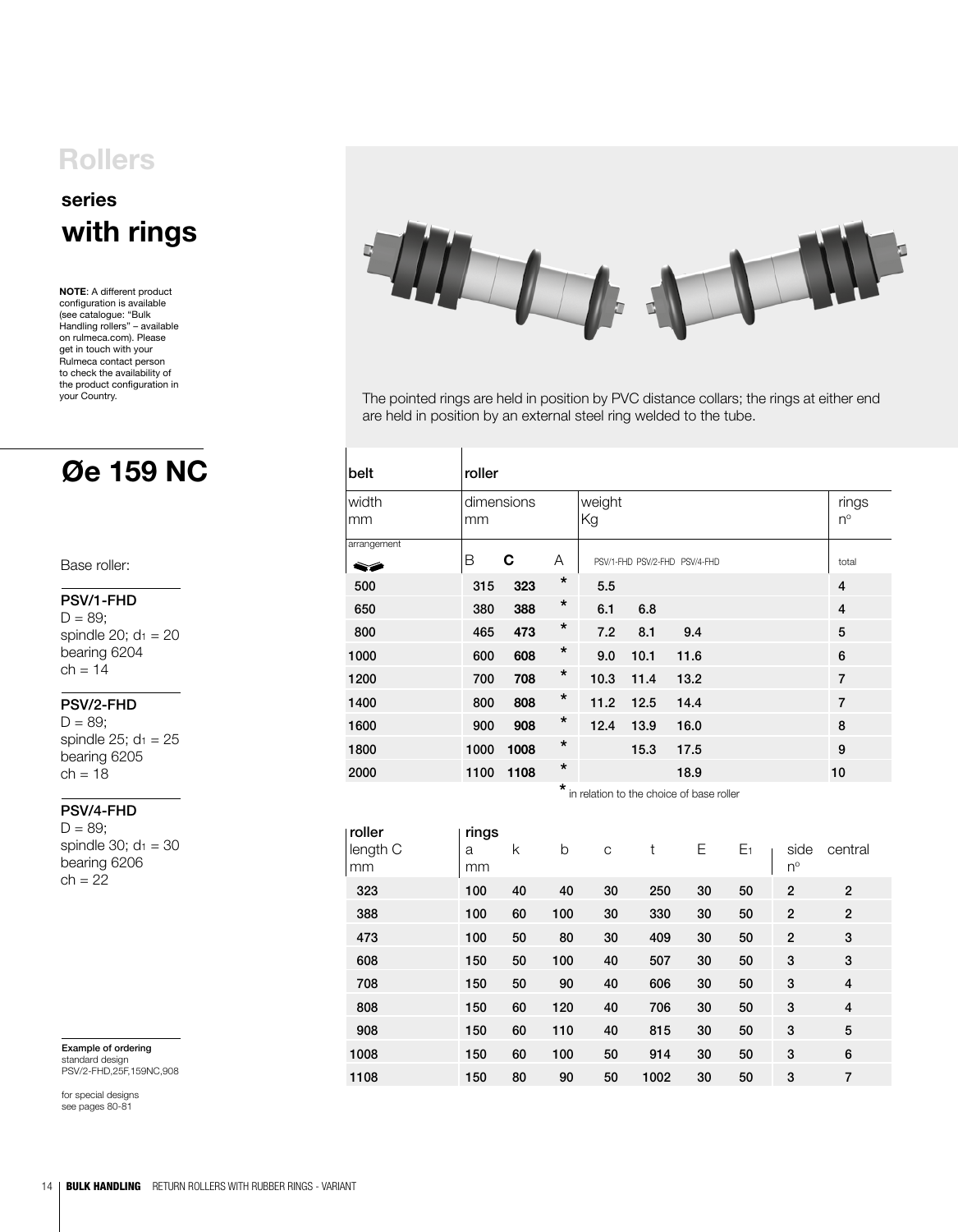

belt roller

NOTE: A different product configuration is available (see catalogue: "Bulk Handling rollers" – available on rulmeca.com). Please get in touch with your Rulmeca contact person to check the availability of the product configuration in your Country.

# Øe 180 NC

PSV/7-FHD  $D = 108;$ 

spindle 40;  $d_1 = 40$ bearing 6308  $ch = 32$ 

| width       |           | dimensions |          |      | weight      |      |                                         |                |  |
|-------------|-----------|------------|----------|------|-------------|------|-----------------------------------------|----------------|--|
| mm          | mm        |            |          | Kg   | $n^{\circ}$ |      |                                         |                |  |
| arrangement |           |            |          |      |             |      |                                         |                |  |
|             | В         | C          | A        |      |             |      | PSV/1-FHD PSV/2-FHD PSV/4-FHD PSV/7-FHD | total          |  |
| 800         | 465       | 473        | $^\star$ | 10.2 | 11.0        | 12.4 | 16.8                                    | 6              |  |
| 1000        | 600       | 608        | $\star$  | 12.5 | 13.5        | 15.1 | 20.0                                    | $\overline{7}$ |  |
| 1200        | 700       | 708        | $\ast$   | 14.2 | 15.4        | 17.2 | 22.4                                    | 8              |  |
| 1400        | 800       | 808        | $\star$  | 15.4 | 16.7        | 18.6 | 24.3                                    | 8              |  |
| 1600        | 900       | 908        | $\star$  | 17.2 | 18.6        | 20.7 | 26.7                                    | 9              |  |
| 1800        | 1000 1008 |            | $^\star$ |      | 20.5        | 22.8 | 29.1                                    | 10             |  |
| 2000        | 1100 1108 |            | $\star$  |      |             | 24.9 | 31.6                                    | 11             |  |
| 2200        | 1250 1258 |            | $\star$  |      |             | 27.7 | 34.9                                    | 12             |  |
|             |           |            |          |      |             |      |                                         |                |  |

\* in relation to the choice of base roller

| roller   | rings |    |     |    |      |    |    |                |                |
|----------|-------|----|-----|----|------|----|----|----------------|----------------|
| length C | a     | k  | b   | C  | t    | Е  | E1 | side           | central        |
| mm       | mm    |    |     |    |      |    |    | $n^{\circ}$    |                |
| 473      | 120   | 30 | 60  | 45 | 402  | 40 | 40 | 3              | 3              |
| 608      | 160   | 50 | 80  | 45 | 499  | 40 | 40 | $\overline{4}$ | 3              |
| 708      | 160   | 40 | 80  | 45 | 607  | 40 | 40 | $\overline{4}$ | $\overline{4}$ |
| 808      | 160   | 70 | 100 | 45 | 697  | 40 | 40 | 4              | 4              |
| 908      | 160   | 70 | 90  | 45 | 794  | 40 | 40 | 4              | 5              |
| 1008     | 160   | 40 | 90  | 55 | 902  | 40 | 40 | $\overline{4}$ | 6              |
| 1108     | 160   | 70 | 80  | 55 | 999  | 40 | 40 | 4              | $\overline{7}$ |
| 1258     | 160   | 60 | 80  | 55 | 1107 | 40 | 40 | 4              | 8              |

spindle 20;  $d_1 = 20$ bearing 6204  $ch = 14$ PSV/2-FHD

Base roller:

PSV/1-FHD  $D = 108;$ 

 $D = 108$ ; spindle  $25$ ;  $d_1 = 25$ bearing 6205  $ch = 18$ 

### PSV/4-FHD

 $D = 108;$ spindle  $30$ ; d<sub>1</sub> =  $30$ bearing 6206  $ch = 22$ 

Example of ordering standard design PSV/2-FHD,25F,180NC,908